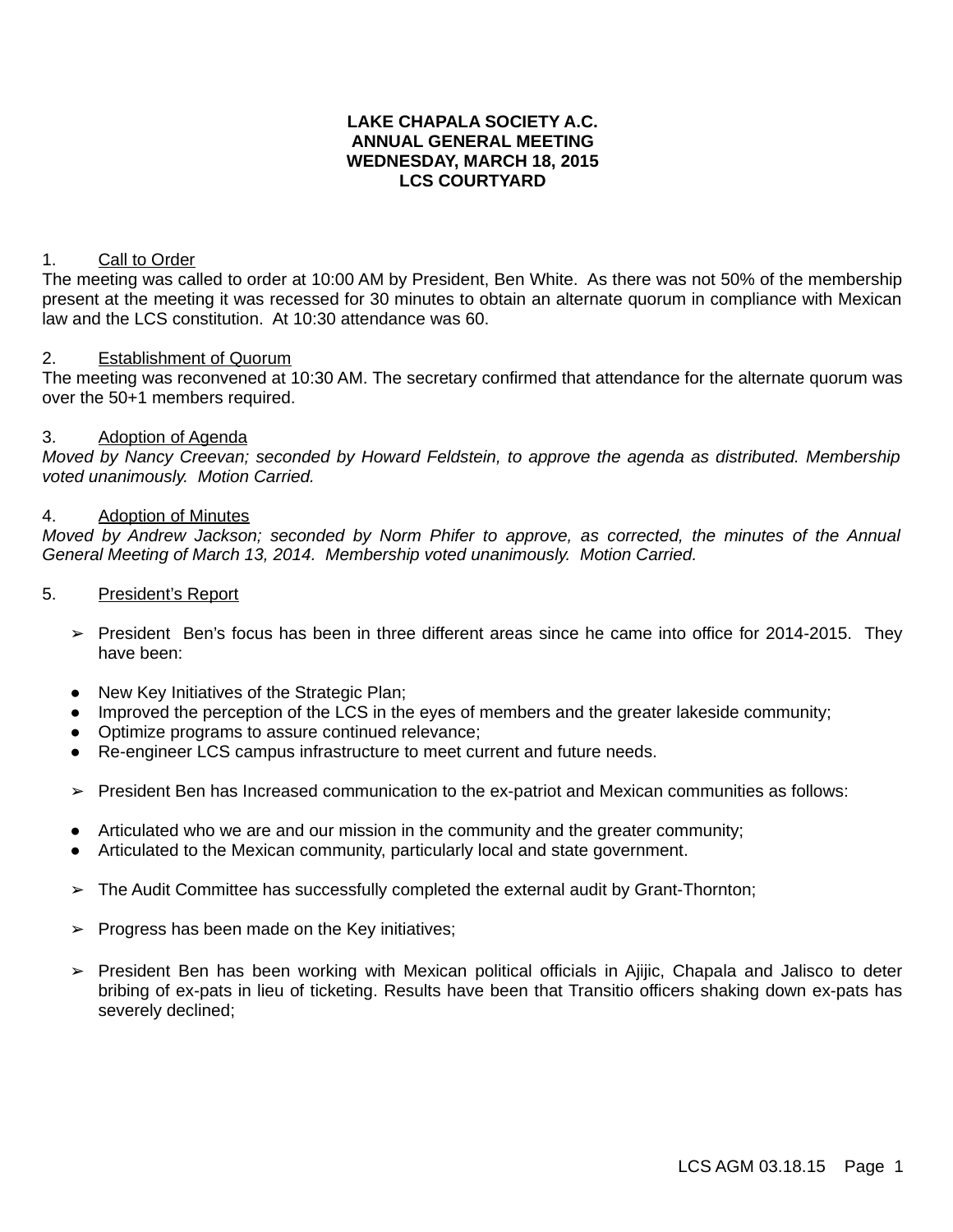- ➢ IMN officials have come to the grounds to hand out visas to LCS members and on the last occasion the IMN official from Jalisco announced they had devised an "Amnesty" program for any ex-pats whose immigration documentation had expired. If anyone who had this problem came to IMN they would assist them in squaring away the problem as long as they had not broken any other Mexican laws;
- $\geq$  LCS has succeeded in forming a relationship with INAPAM in Jalisco;
- ➢ The successful completion of the external audit by Grant-Thornton has been an important first step to obtain donatario, or charitable status. This "top to bottom" review of our organization's financial policies and procedures is critical to the donatario application process and assures members and potential donors that our organization is being managed according to current best practices in Mexico. Keith Martin, LCS Audit Committee Chair, discussed this matter in greater detail at this meeting;
- $\triangleright$  President Ben assured the membership that the LCS as an organization is moving in the right direction as the premier ex-pat organization at lakeside as we approach our 60th Anniversary with our adaptation to change, creating value for our members and preparing to take the next steps to become a sustainable organization for the next 60 years.

### 6. Recessed Annual General Meeting and then convened the Extraordinary Meeting

The Annual General Meeting was recessed at 10:39 AM and the Extraordinary Meeting was convened at 10:40 AM.

### 7. Adjourned Extraordinary Meeting and Reconvened Annual General Meeting

Annual General Meeting was reconvened by President Ben White at 10:56 PM and stated the quorum had been established and the adoption of the agenda had already been approved.

# 8. Ratification of 2014 Financial Report

The Treasurer, Michael Searles, provided a financial report for 2014 and noted that LCS finished the year with a deficit of \$203,461 pesos and had increased its net asset value to over sixteen (16) million pesos.

*Moved by Michael Searles; seconded by Emile Badawy, that in accordance with the Constitution, the financial statements as presented to the members be ratified. Membership voted unanimously. Motion Carried.*

# 9. 2015 Budget Projections

The Treasurer presented the 2015 budget as approved by the Board.

*In accordance with the Constitution, the financial projections for 2015 must be presented to and received by the members each year at the AGM. This item does not require a motion or a vote.*

10. Received Report from External Financial Auditor for 2014 and Ratified appointment of External Auditor 2015

Keith Martin, Chairperson of the LCS Board Audit Committee reported on the Audit.

**➢** Auditor's Opinion on Financial Statements.

Keith Martin introduced Aldo Martinez and read the opinion issued by Salles Sainz-Grant Thornton with respect to the financial statements for the year ended December 31, 2014 as follows: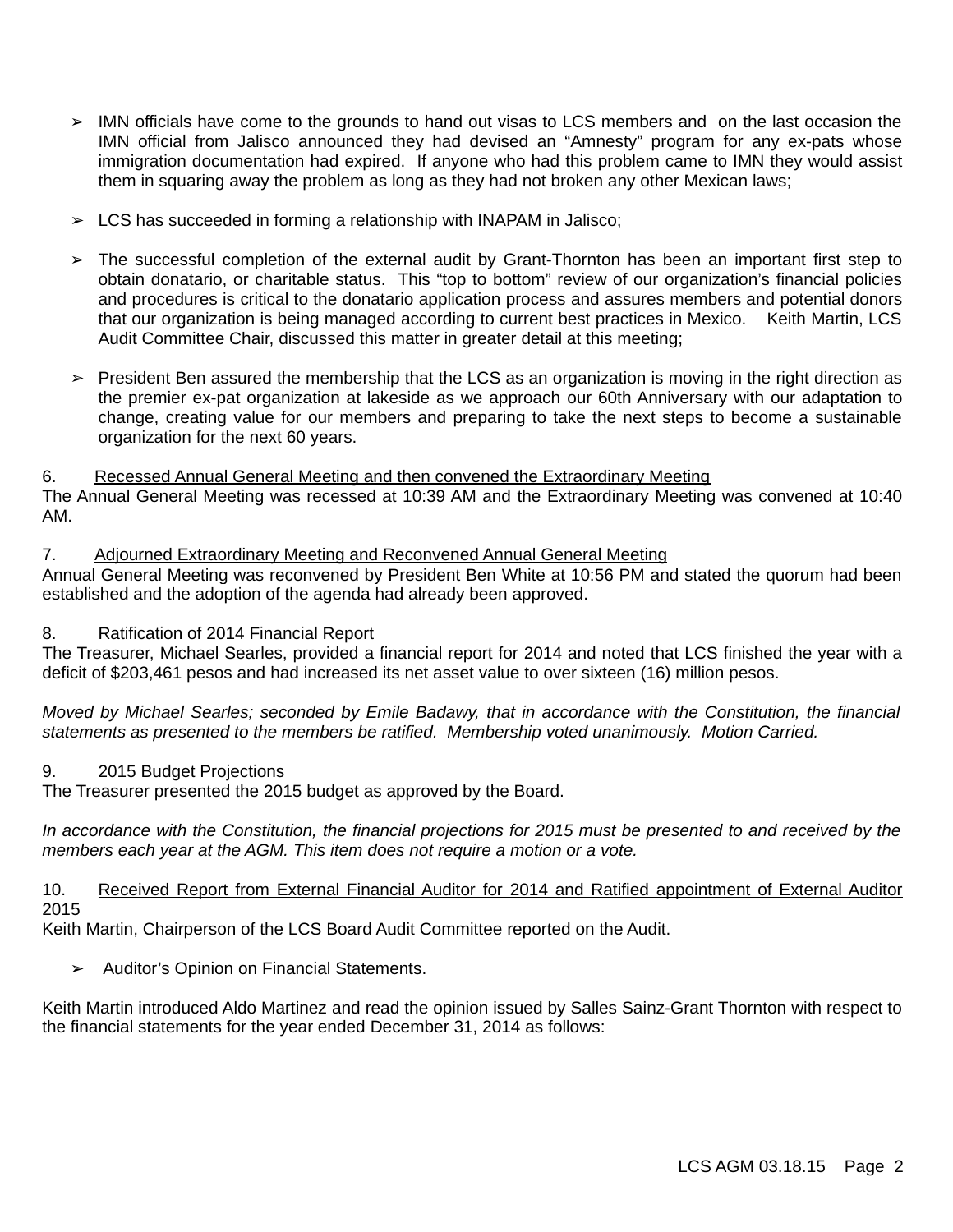# **Unqualified Opinion**

In our opinion, the financial statements present fairly, in all material respects, the financial position of The Lake Chapala Society, A.C., as of December 31, 2014, and its financial performance, and its cash flows for the year then ended, in accordance with Mexican Financial Reporting Standards.

➢ 2015 AGM Resolution re Ratification of Appointment of Auditors.

Keith Martin, Chair of the Audit Committee proposed the following Resolution:

*Moved by Keith Martin; seconded by Nancy Creevan to ratify the appointment of Salles Sainz Grant Thornton S.C. as auditors of The Lake Chapala Society A.C. for the financial year ending December 31, 2015 at a fee, including VAT, of MXN\$98,000 per annum. Membership voted unanimously. Motion carried.*

### 11. Ratification of Membership Categories & Dues

President Ben requested the ratification of one revised membership category and adding two new membership categories as follows:

- ➢ Associate members which has limited privileges and no voting rights will be renamed **Monthly membership** and the privileges and rights would remain the same;
- ➢ A new membership category will be called **"Senior Members"** for members who are 79 years of age or older and would have the same privileges and rights as regular members, but at reduced annual dues;
- ➢ A new membership category proposed will be called "Student Members". To qualify, the student must be enrolled at an educational institution, full-time or part-time (at least 6 hours). Students would have the same privileges and rights as regular members and would also pay a reduced rate. This category is being proposed in the hope of encouraging Mexican students to join LCS;
- ➢ The LCS Board would eliminate multiple member discounts. Each member would pay the same rate and there would no longer be a discount for a couple, triple or quadruple memberships. It would also mean each member would have their own registered email and would thus receive correspondence and surveys from the LCS. In addition, each member would be eligible for an LCS Directory.

*Moved by Howard Feldstein seconded by Aurora Michel Galindo to ratify renaming Associate members to Monthly Members with the same privileges and rights; new membership category called "Senior Members" for members who are 79 years of age or older and would have the same privileges and rights as regular members, but at reduced annual dues; a new member category "Student Members" that qualify as student enrolled at an educational institution, full-time or part-time (at least 6 hours) and the students would have the same privileges and rights as regular members and pay a reduced rate; and eliminate multiple member discounts where by each member would pay the same rate and no longer be a discount for couple, triple or quadruple memberships and each member would have their own registered email, receive correspondence and surveys from the LCS and be eligible for an LCS Directory. Discussion. Membership voted unanimously. Motion carried.*

President Ben requested the ratification to change the dues structure to ensure that the overall dues collected in 2016 will be revenue neutral. This change in the dues structure, by itself, will not result in increased revenue for LCS. To facilitate this revenue neutral position the following changes to the dues are proposed: Regular Members \$525 pesos, Senior Members \$500 pesos, Monthly Membership \$100 pesos per month, and Student Members \$250 pesos. This will result in a reduction to regular members of \$25 pesos. The objective of these changes is to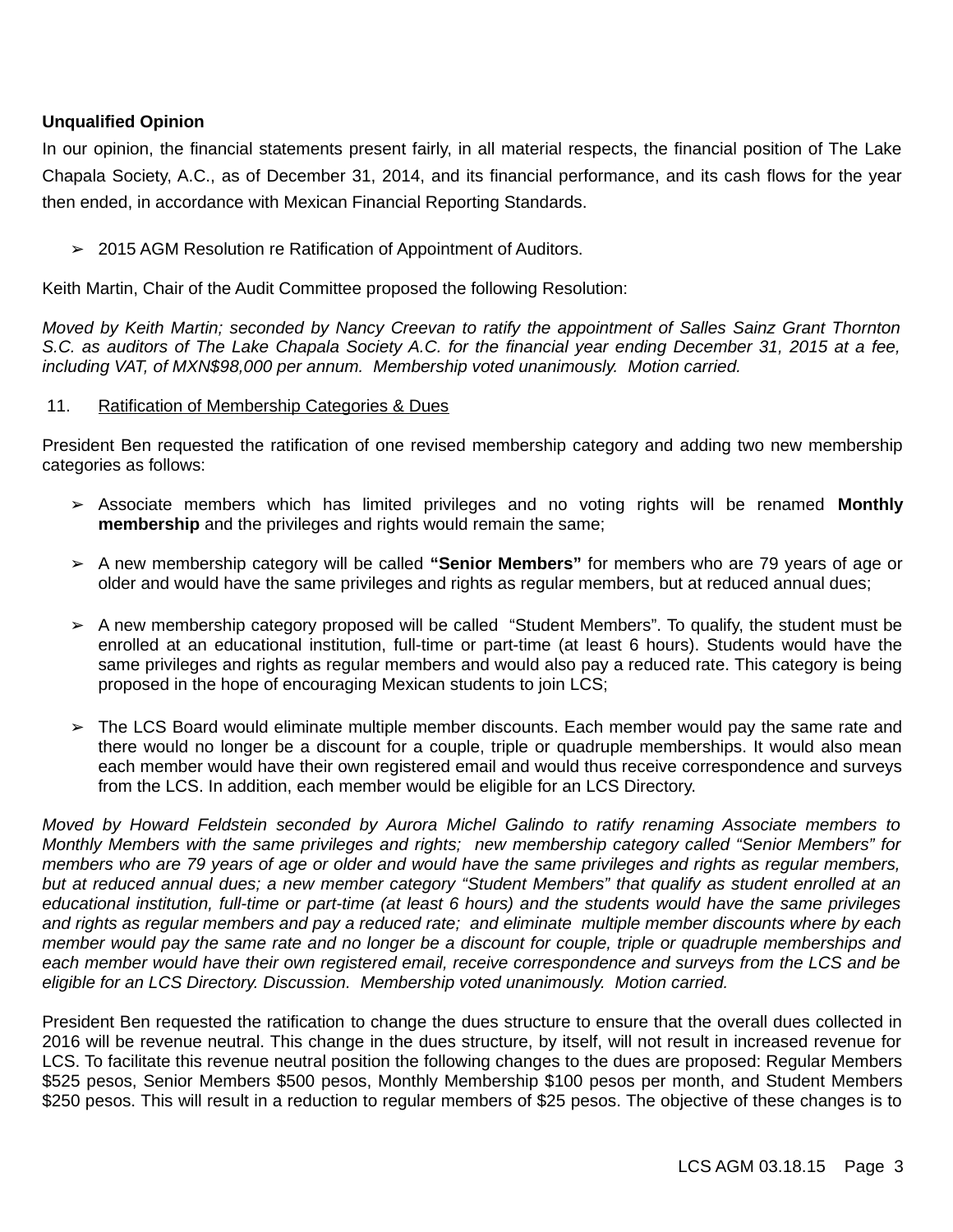promote fairness while keeping the financial integrity of the LCS intact. These changes will improve communication with our members and the quality of our demographic data. Discussion.

*Moved by Rachel McMillen seconded by Andrew Jackson to ratify the dues structure of Regular Members \$525 pesos, Senior Members \$500 pesos, Monthly Membership \$100 pesos per month, and Student Members \$250 pesos*. Discussion. 58 for/*8 against. Motion carried.*

### 12. Ratification of Reserve Fund Deposit

Michael Searles, Treasurer spoke on behalf of the Board which has approved the allocation of \$50,000 pesos to the reserve fund to continue our strategy to accumulate up to 12 months of our operating costs into the Reserve fund.

This transfer will bring the total reserve fund to a total of \$550,000 pesos.

The reserve fund is restricted according to the LCS Constitution to the following:

- $\triangleright$  Emergency capital repairs or replacements in excess of 2% of the annual budget;
- ➢ Employee severance;
- ➢ Other uses at the discretion of the membership and determined at an AGM or an Extraordinary Meeting called for that purpose.

In accordance with the constitution this AGM is required to ratify the Board's decision to transfer \$50,000 pesos to the Reserve Fund.

*Moved by Emile Badawy seconded by Keith Martin to ratify 50,000 MXN to be transferred to the Reserve Fund. Membership unanimously approved. Motion carried.*

### 13. Report on Annual Objectives

President Ben updated the membership on the annual objectives of the standing committees at LCS as follows:

- Audit Committee
- ➢ Oversight of successful completion of the external audit by Grant-Thornton;
- $\geq$  Coordinated LCS response to audit findings;
- ➢ Developed and coordinated plans to remedy issues identified by the external auditor. Along with Treasurer coordinating with Grant-Thornton to develop final report with a clean opinion of LCS finances for 2014.
- Campus Committee
- ➢ Re-engineering Campus Characteristics and Building design to include classroom and education needs, forecasting for space needs and plans for integration of the library in final stages;·
- ➢ Determine building characteristics of technology, accessibility, "green building" requirements, outdoor space requirements and landscape design;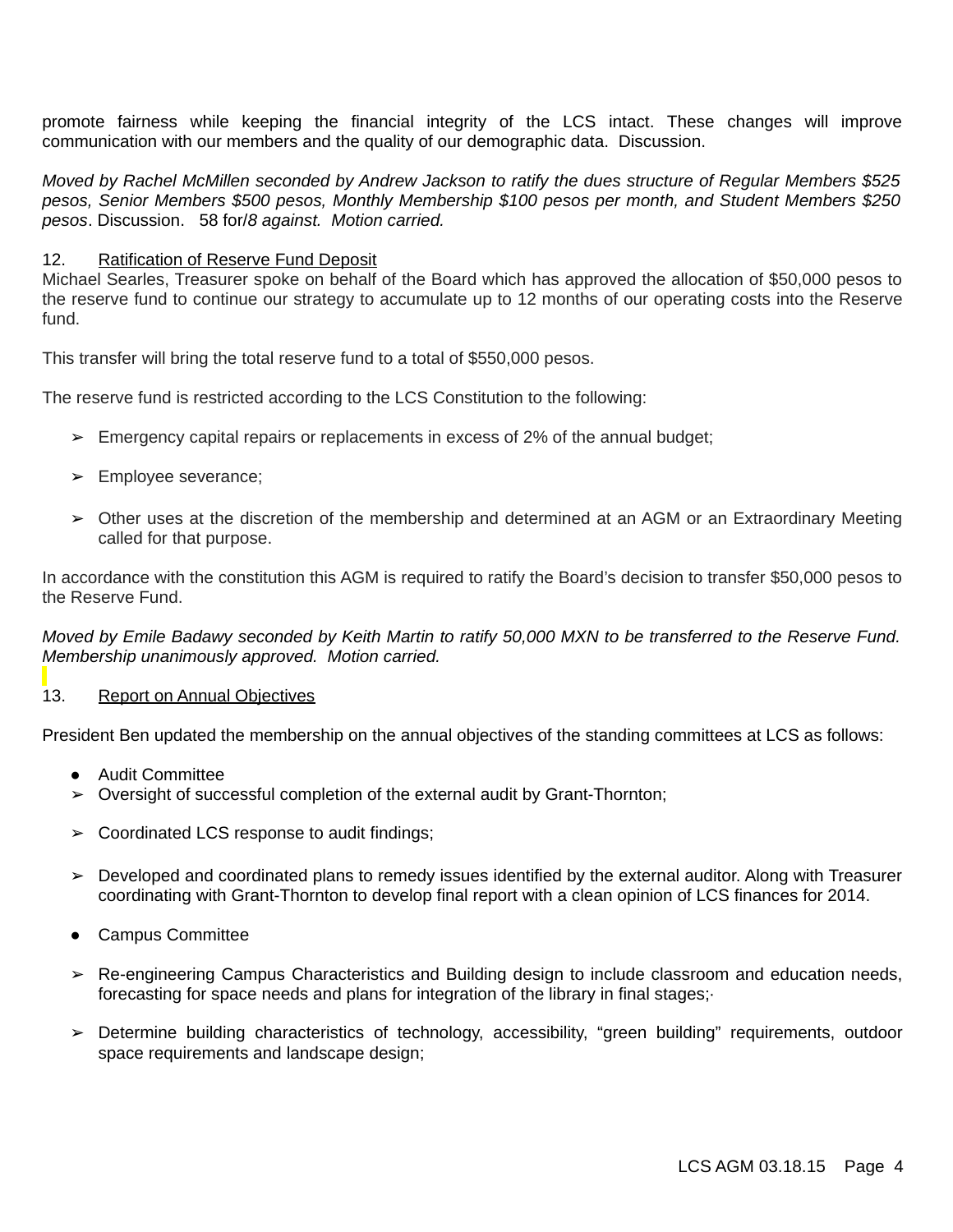- $\triangleright$  Expect to develop a unified campus design requirements for Board review later this year.
- Community Committee:
- $\triangleright$  Develop a marketing plan that will reach to those who have not yet arrived, recent arrivals, members for 1-5 years.
- $\triangleright$  Increase awareness of value of LCS programs to the Mexican community;
- ➢ New Initiatives are in process which include a revision of the web site to be rolled out in mid-April; new member orientation class that has been offered three time and has been well received; a volunteer training and orientation program to help our volunteers become better ambassadors for LCS and to its members and community, as well as analyzing their input on how we can improve the volunteer experience.
- Fund Development Committee
- ➢ New Initiatives are in the process which include developing programs for annual giving and legacy giving; developing plans to recognize donors;
- $\geq$  Ad-Hoc committee has been established to plan 60<sup>th</sup> Anniversary events;
- ➢ Working on evaluating and recommending dues changes and new membership categories;
- ➢ Coordinating with Community Committee to develop strategies to increase membership and update/develop marketing brochures.
- Program Committee
- ➢ Has been focusing on future relevance of programs and services offered by the LCS with new Initiatives to explore ways to get more up-to-date books for the library; provide library services to shut-ins; expand the number of terminals and improved lighting; coordinate with Community Committee on developing new member focus groups to get ideas on future programs; and explore changes to the ESL program to serve more students, reduce attrition and implement shorter class segments;
- ➢ Developing a job description for an Education Director at WEC.
- **Finance Committee**

·

- ➢ Implemented financial policies to strengthen internal controls and ensure financial assets are managed properly;
- ➢ Worked with LCS Management team to implement new financial accounting software package to streamline accounting practices and operational processes;
- $\geq$  Participated in the preparation, review and adoption of 2015 budget;
- $\triangleright$  Worked with Grant-Thornton on the 1<sup>st</sup> external audit of LCS financial records.